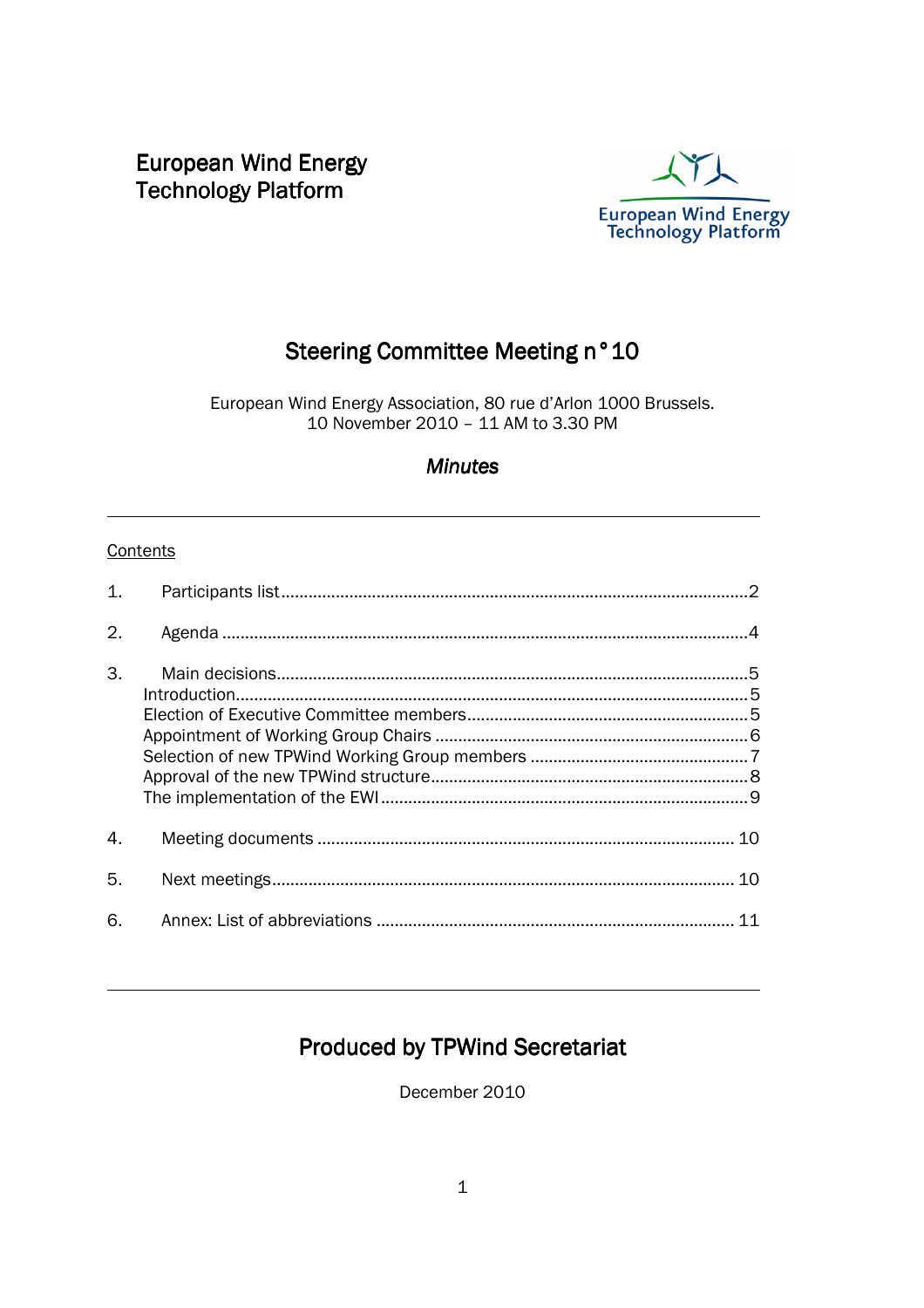# **1. Participants list**

## Steering Committee

| <b>Name</b>                     | <b>First Name</b> | Company/Institute                                       | <b>Alternate</b>                                 |
|---------------------------------|-------------------|---------------------------------------------------------|--------------------------------------------------|
| <b>Beurskens</b>                | Jos               | <b>ECN</b>                                              |                                                  |
| Chaviaropoulos                  | <b>Takis</b>      | <b>CRES</b>                                             |                                                  |
| Donoso                          | José              | Gamesa                                                  | <b>Jose Malumbres</b><br>and<br>Mauro Villanueva |
| <b>Hessel</b>                   | Christoph         | <b>GE Wind</b>                                          |                                                  |
| Holttinen <sup>1</sup>          | Hannele           | <b>VTT Technical Research</b><br>Centre of Finland      |                                                  |
| Kruse                           | Henning           | <b>Siemens</b>                                          |                                                  |
| MacAskill                       | Allan             | Seaenergy Renewables                                    |                                                  |
| Nath                            | Christian         | Germanischer Lloyd                                      | Mike Woebbeking                                  |
| Nielsen                         | Frank             | <b>LM</b>                                               | Ole Gunneskov                                    |
| Petersen                        | Erik<br>Lundtang  | <b>Risoe National Laboratory</b>                        |                                                  |
| Prats                           | Josep             | Ecotecnia                                               |                                                  |
| Quarton                         | David             | Garrad Hassan                                           |                                                  |
| Santamaria                      | Angeles           | Iberdrola                                               |                                                  |
| <b>Stroem Madsen</b>            | Finn              | Vestas                                                  | Lise Backer                                      |
| Tande                           | John Olav         | <b>SINTEF</b>                                           |                                                  |
| Taylor                          | Allan             | <b>Office for Renewable</b><br><b>Energy Deployment</b> | <b>Richard Hall</b>                              |
| Thor<br>Sven-Erik<br>Vattenfall |                   |                                                         |                                                  |

<sup>&</sup>lt;sup>1</sup> Ms. Holttinen joined the meeting by phone.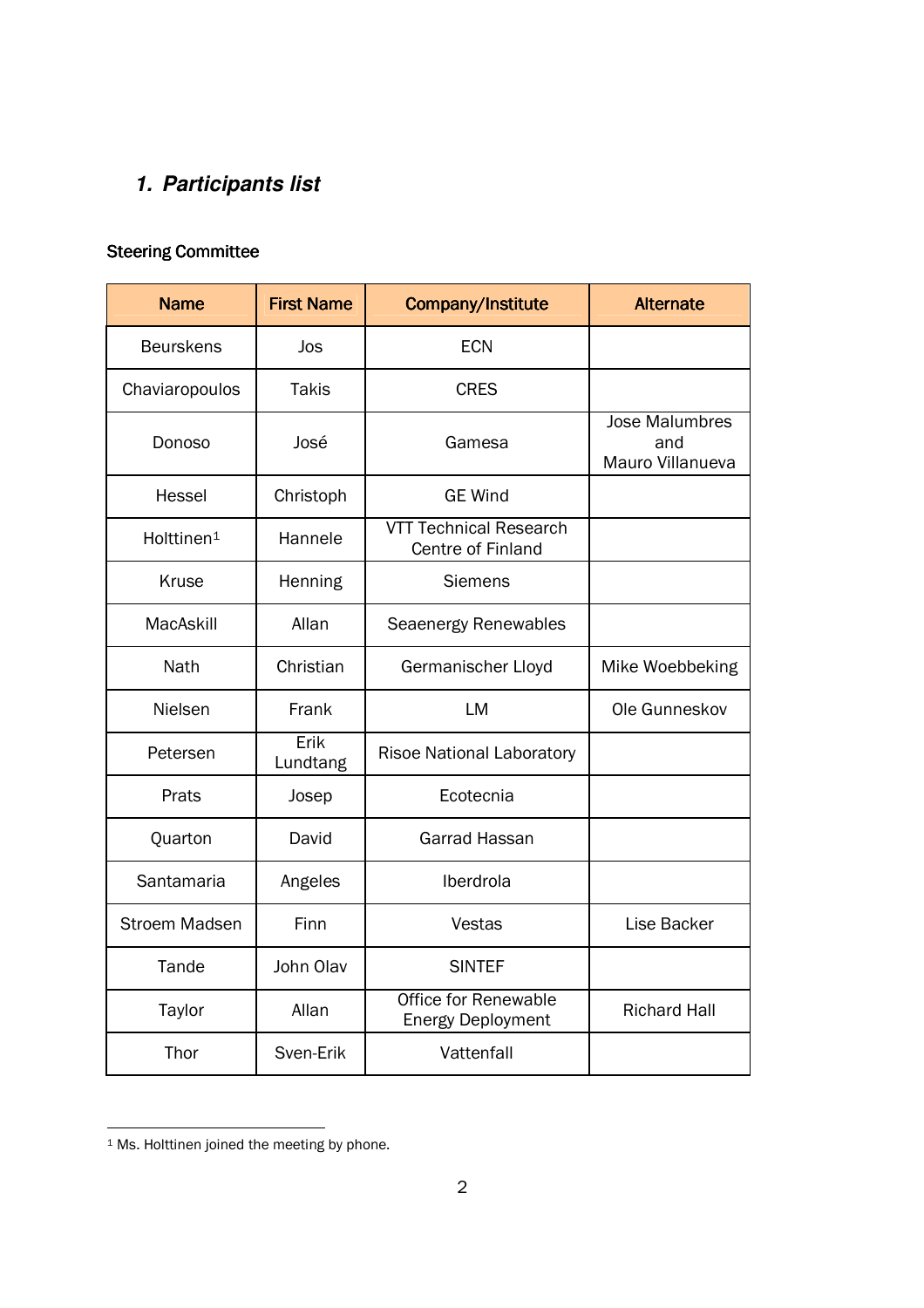### Steering Committee - not represented

| <b>Name</b>       | <b>First Name</b> | <b>Company/Institute</b>                     |
|-------------------|-------------------|----------------------------------------------|
| Borri             | Claudio           | CRIACIV at Università di<br>Firenze          |
| <b>Buddenberg</b> | Joerg             | FWF AG                                       |
| Gasco             | Carlos            | Iberdrola                                    |
| Gertmar           | Lars              | ABB (retired)                                |
| Flamang           | Peter             | <b>Hansen Transmissions</b><br>International |
| Hohmeyer          | Olav              | <b>Flensburg University</b>                  |
| Kariniotakis      | George            | Ecole des mines                              |
| O'Kane            | Paddy             | <b>SSE Renewables</b>                        |
| Skarzynski        | Grzegorz          | Polish Wind Energy<br>Association            |
| Zervós            | Arthouros         | NTUA                                         |

#### Secretariat

| <b>Name</b>    | <b>First Name</b> | <b>Company/Institute</b> |
|----------------|-------------------|--------------------------|
| Hjuler Jensen  | Peter             | Risoe                    |
| Rodrigues      | Gloria            | <b>EWEA</b>              |
| Gagliardi      | Filippo           | <b>EWEA</b>              |
| Radvilaite     | Vilma             | <b>EWEA</b>              |
| Conconi        | Manuela           | <b>EWEA</b>              |
| <b>Fichaux</b> | <b>Nicolas</b>    | <b>EWEA</b>              |

## European Commission European Commission

| <b>Name</b>                 |        | First Name   Company/Institute |
|-----------------------------|--------|--------------------------------|
| Constantinescu <sup>2</sup> | Norela | DG ENER                        |

<sup>2</sup> Ms. Constantinescu joined the meeting only to present and discuss the European Wind Initiative.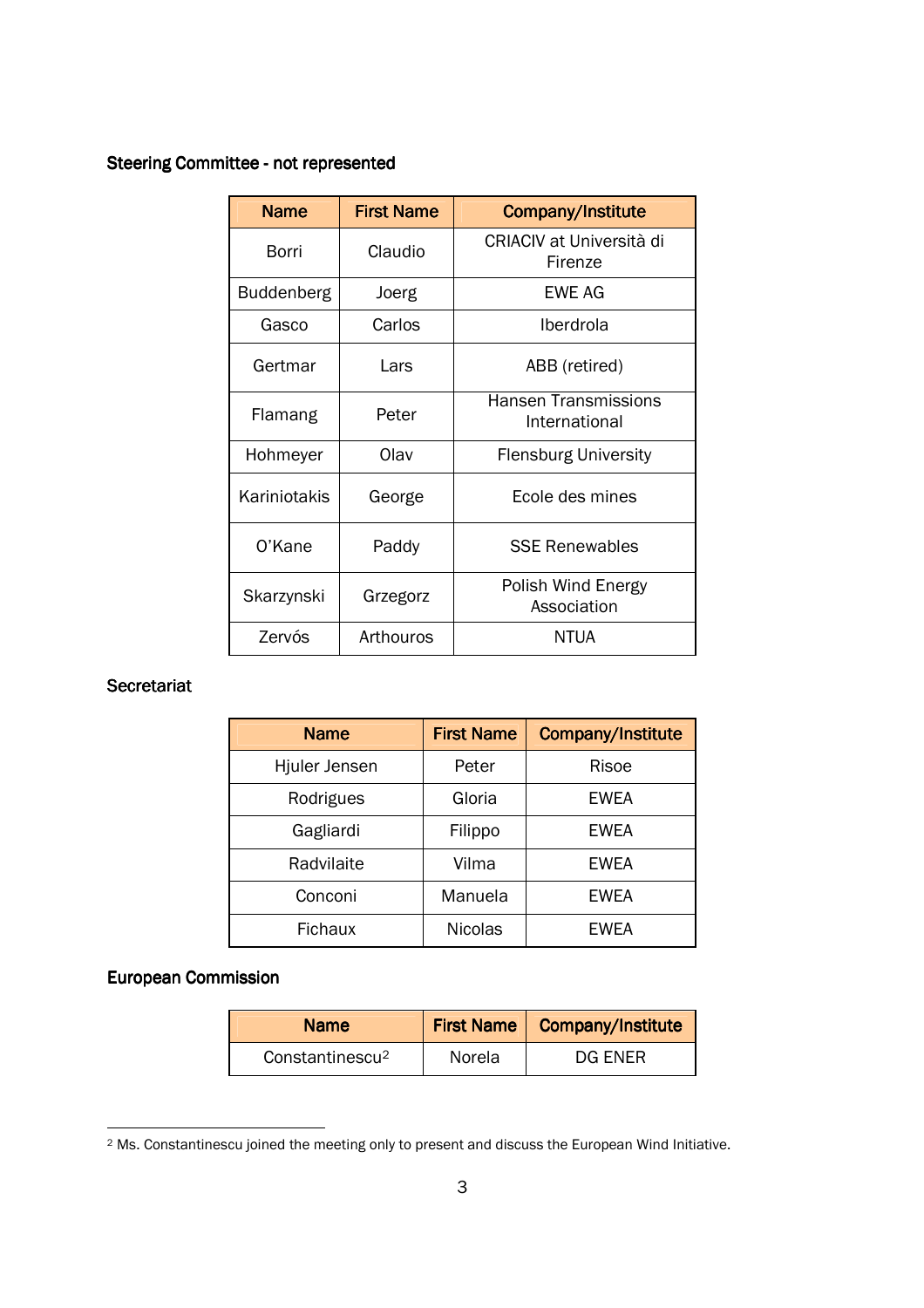# **2. Agenda**

| <b>Time</b> | Wednesday November 10th, 2010                                                                                                                                                                                                                  |
|-------------|------------------------------------------------------------------------------------------------------------------------------------------------------------------------------------------------------------------------------------------------|
| 11:00       | Introduction and welcome of participants (Henning Kruse, TPWind<br>Chairperson)                                                                                                                                                                |
| 11:15       | Election of Executive Committee members (Filippo Gagliardi, TPWind<br>Secretariat, to chair)                                                                                                                                                   |
| 11:45       | Appointment of TPWind Working Groups Chairs following ExCo proposal<br>(Filippo Gagliardi and new TPWind Chairperson to chair)                                                                                                                 |
| 12:15       | Selection of new TPWind Working Groups members (Filippo Gagliardi and<br>new TPWind Chairperson to chair)                                                                                                                                      |
| 13:00       | <b>Lunch</b>                                                                                                                                                                                                                                   |
| 13:45       | Approval of the new TPWind structure foreseen by the TOP Wind project<br>(Filippo Gagliardi, TPWind Secretariat)                                                                                                                               |
| 14:15       | The 2011 EWI Work Programme: development, approval and<br>implementation (Norela Constantinescu, European Commission, DG ENER)                                                                                                                 |
| 14:45       | The activities and relevant funding schemes of the 2011 EWI Work<br>Programme (Filippo Gagliardi, TPWind Secretariat)<br>Following the presentation, an open discussion will follow (Filippo Gagliardi<br>and new TPWind Chairperson to chair) |
| 15:30       | Conclusions and next meeting                                                                                                                                                                                                                   |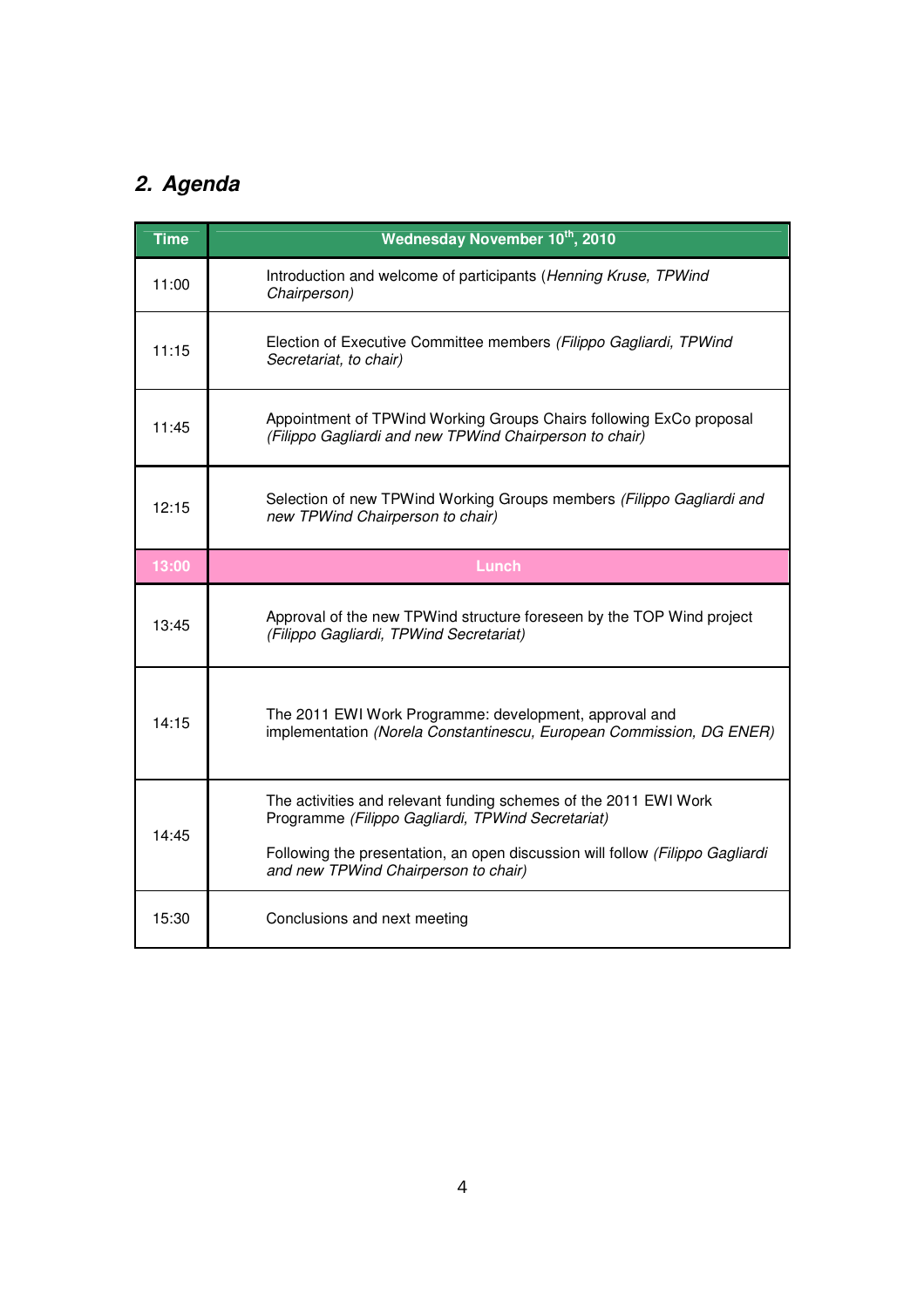## **3. Main decisions**

## **Introduction**

Henning Kruse, Chair of the Platform, opened the meeting by welcoming participants and presenting the agenda. He also informed participants that the main goals of the meeting were to renew the Platform and discuss the implementation of the European Wind Initiative (EWI).

TPWind is entering a new phase of its development, which will be funded through the new FP7 TOP Wind project (to be launched in December 2010 or January 2011). TOP Wind, which will end in 2013, will replace the FP6 Windsec project, which provided EU funding to TPWind over the 2007 – 2010 period.

For this reason, Platform's Working Groups, Executive Committee and Steering Committee have to be renewed.

New Working Groups and Executive Committee members will be identified and announced before the end of 2010. On the other hand, the Steering Committee will be renewed in the first half of 2011.

As for the EWI, it was officially launched at the Madrid SET-Plan Conference in June 2010. Its proper implementation will represent one of the main goals of the Platform for the years to come.

Thanks to the EWI, a proper coordination of EU and national funds for wind energy R&D is being attempted for the first time. Further to that, all European funding schemes will focus on priorities defined by the wind energy industry and R&D community only.

Some of the future tasks of the Steering Committee will be the following:

- Agree on the modalities to renew the Steering Committee;
- Contribute to the implementation of the EWI;
- Contribute to the update of the Strategic Research Agenda / Market Deployment Strategy (SRA/MDS).

## **Election of Executive Committee members**

New Executive Committee members had to be appointed since the mandate of those in charge expired.

Executive Committee candidates were the following:

- Mr. Henning Kruse, Siemens:
- Ms. Angeles Santamaria, Iberdrola;
- Mr. Takis Chaviaropoulos, CRES;
- Mr. Christian Nath, GL;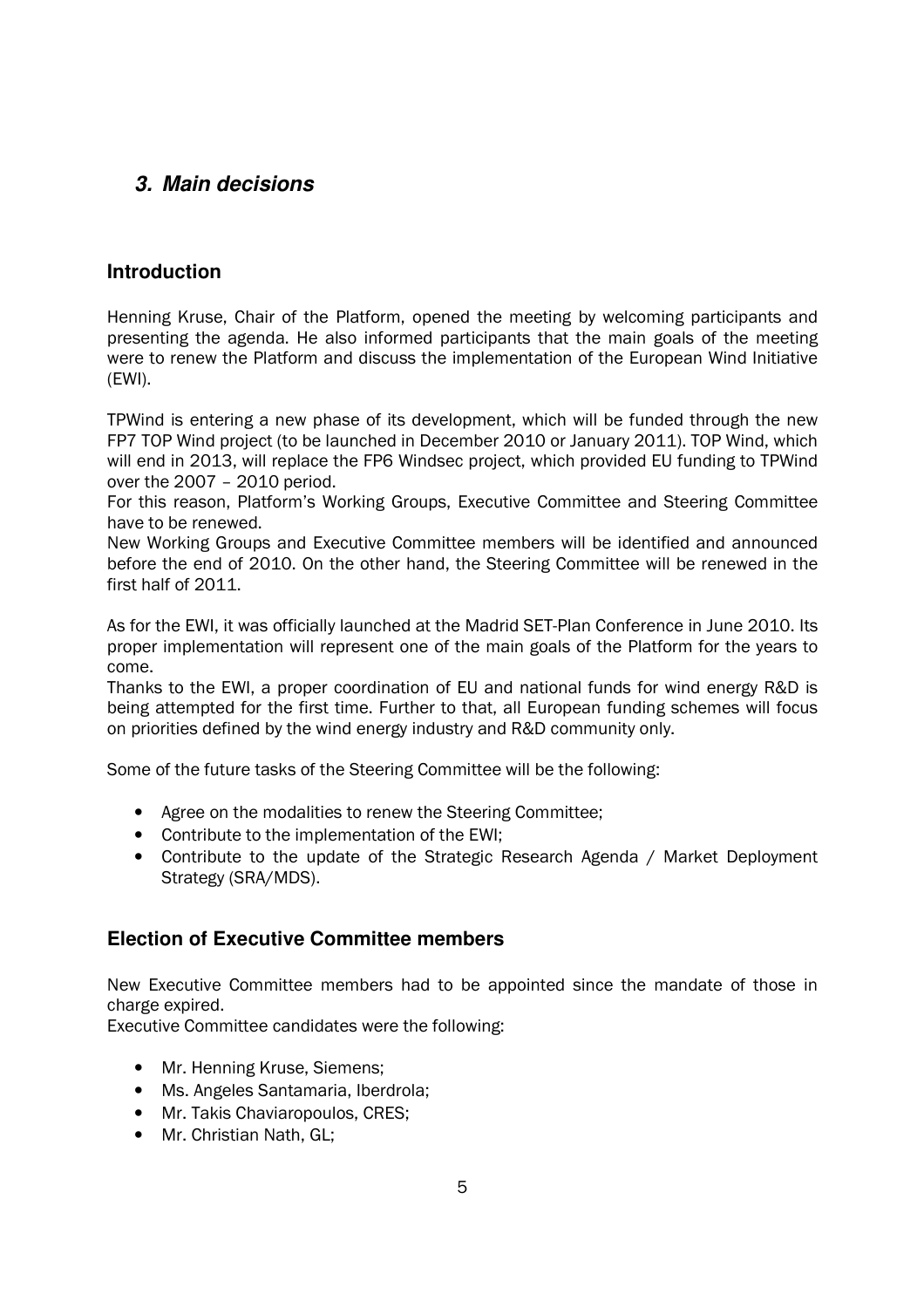- Mr. Pep Prats, Alstom:
- Mr. Allan MacAskill, Seaenergy Renewables.

Filippo Gagliardi introduced the discussion by listing candidates and outlining the rules for the election of Executive Committee members.

According to the TPWind's Terms of Reference, one Chairperson, a maximum of two Vice-Chairs and two Alternates can be elected as Executive Committee (ExCo) members by the Steering Committee (SC). The Chairperson does not have to be an SC member, whereas Vice-Chairs and Alternates are elected within the Steering Committee.

ExCo members serve for an 18-months period and may be reappointed. Their position is not subject to remuneration.

Following Mr. Gagliardi's presentation, candidates introduced themselves and outlined the added value they could bring to the Platform's ExCo.

An open discussion, first with candidates and then without them (closed doors), followed.

A motion was eventually put forward to increase the number of ExCo members from five to six (for this term only), in order to elect all candidates.

The motion was approved by the Steering Committee with all votes in favor except 2 against and 1 abstention.

As a result, all candidates were elected to the ExCo for the following 18 months, i.e. up to May 2012.

The SC also agreed that positions within the ExCo (i.e. Chair, Vice-Chairs and Alternates) will be identified by ExCo members themselves.

The modification to the Terms of Reference agreed by the SC (i.e. change of ExCo size for this term only) will be implemented by the TPWind Secretariat.

Further to that, the Secretariat will also specify, in the Terms of Reference, that from now on TPWind ExCo members and Working Group Chairs will have the possibility to serve only up to two terms: at the end of the second, they will have to be replaced.

The new Terms of Reference will be developed and circulated within the SC for review and approval before the next meeting.

## **Appointment of Working Group Chairs**

New Working Group (WG) Chairs had to be appointed since the mandate of those in charge expired.

Filippo Gagliardi introduced the discussion by outlining the rules for their appointment.

According to the TPWind's Terms of Reference, the ExCo proposes a Chairperson for each WG. This proposal is subject to acknowledgement and validation by the Steering Committee. Chairpersons serve for an 18-months period and may be reappointed. Their position is not subject to remuneration.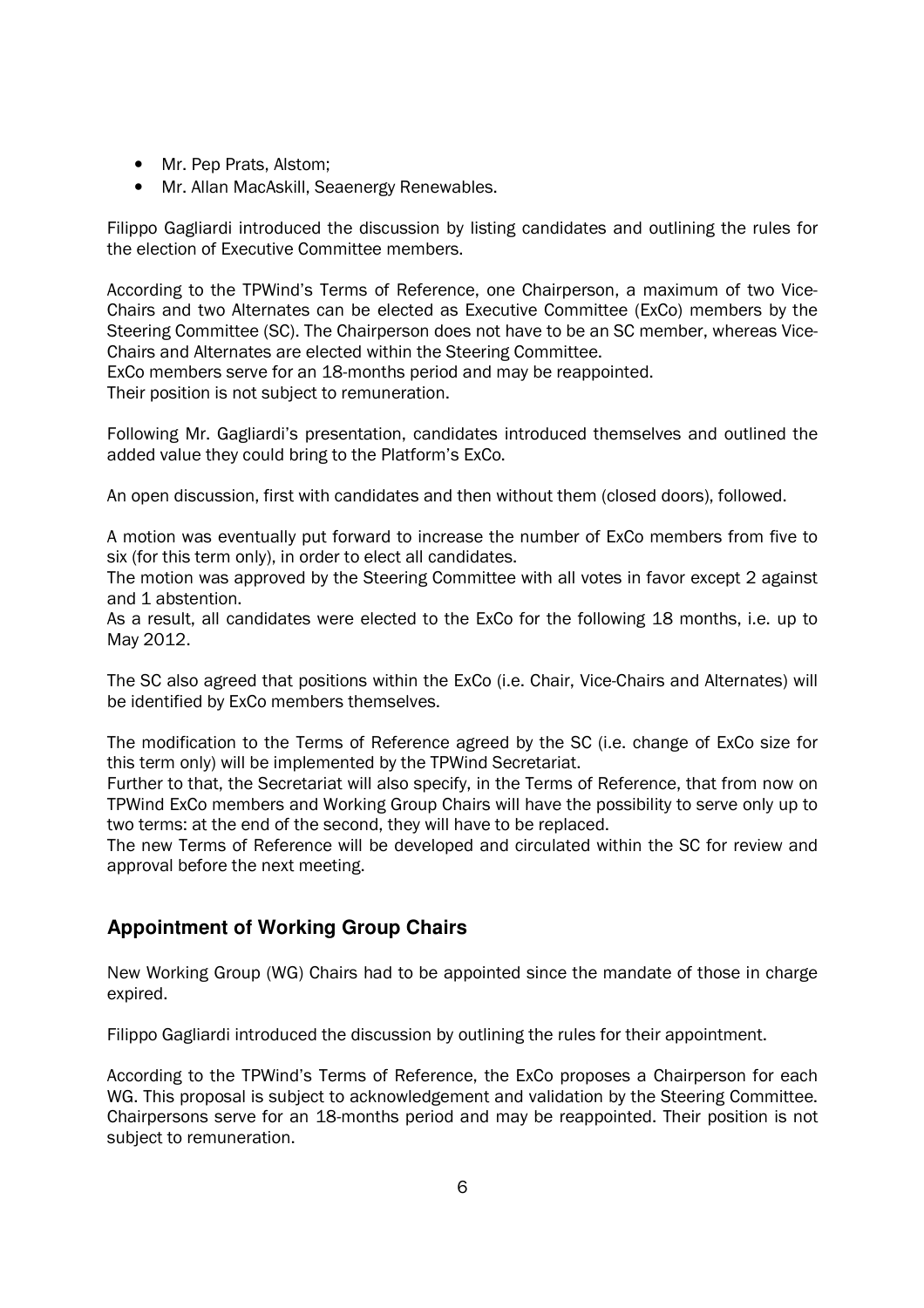If the WG is unable to provide suitable outcomes, the Chairperson can be revoked by the Steering Committee.

WG Chairpersons have to be Steering Committee members.

The ExCo proposal to the SC was the following:

- WG 1: Mr. Erik Lundtang Petersen, Risoe/DTU;
- WG 2: Mr. Jos Beurskens, ECN;
- WG 3: Ms. Hannele Holttinen, VTT:
- WG 4: Mr. John Olav Tande, SINTEF;
- WG 5: Mr. Carlos Gasco, Iberdrola.

Following Mr. Gagliardi's presentation, candidates introduced themselves and outlined the added value they could bring to the various Working Groups.

A discussion followed within the SC, since four of the five suggested Chairs came from the R&D community rather than from the industry.

As a result, the Steering Committee approved the appointment of the Chairs identified by the ExCo providing that an industry Co-Chair will be elected in each Working Group at the next General Assembly. This measure will ensure a proper balance between the industry and the R&D community in the management of TPWind and will avoid the Platform to send the wrong signal to the outside world.

The industry Co-Chair will therefore replace the two Vice-Chairs that used to be elected within each Working Group: this modification will be included in the new version of the Platform's Terms of Reference to be developed by the Secretariat.

The Secretariat will also provide support to Chairs in the identification of suitable candidates for the position of Co-Chairs.

Ms. Holttinen and Mr. Gasco might step down in 2011 due to other work commitments. Should that be the case, new Chairs for their Working Groups will be identified in future SC meetings.

#### **Selection of new TPWind Working Group members**

The call for expression of interest to recruit new Working Group members was launched in July and closed on 1 October: approximately 200 applications were received (for up to 150 positions in TPWind– i.e. 30 per Working Group).

Working Group Chairs were asked to score applications according to the criteria outlined in the call's guidelines, i.e.:

- Years of experience in the wind sector;
- Scientific background;
- Work experience at international level;
- Areas of technology interest;
- Motivation.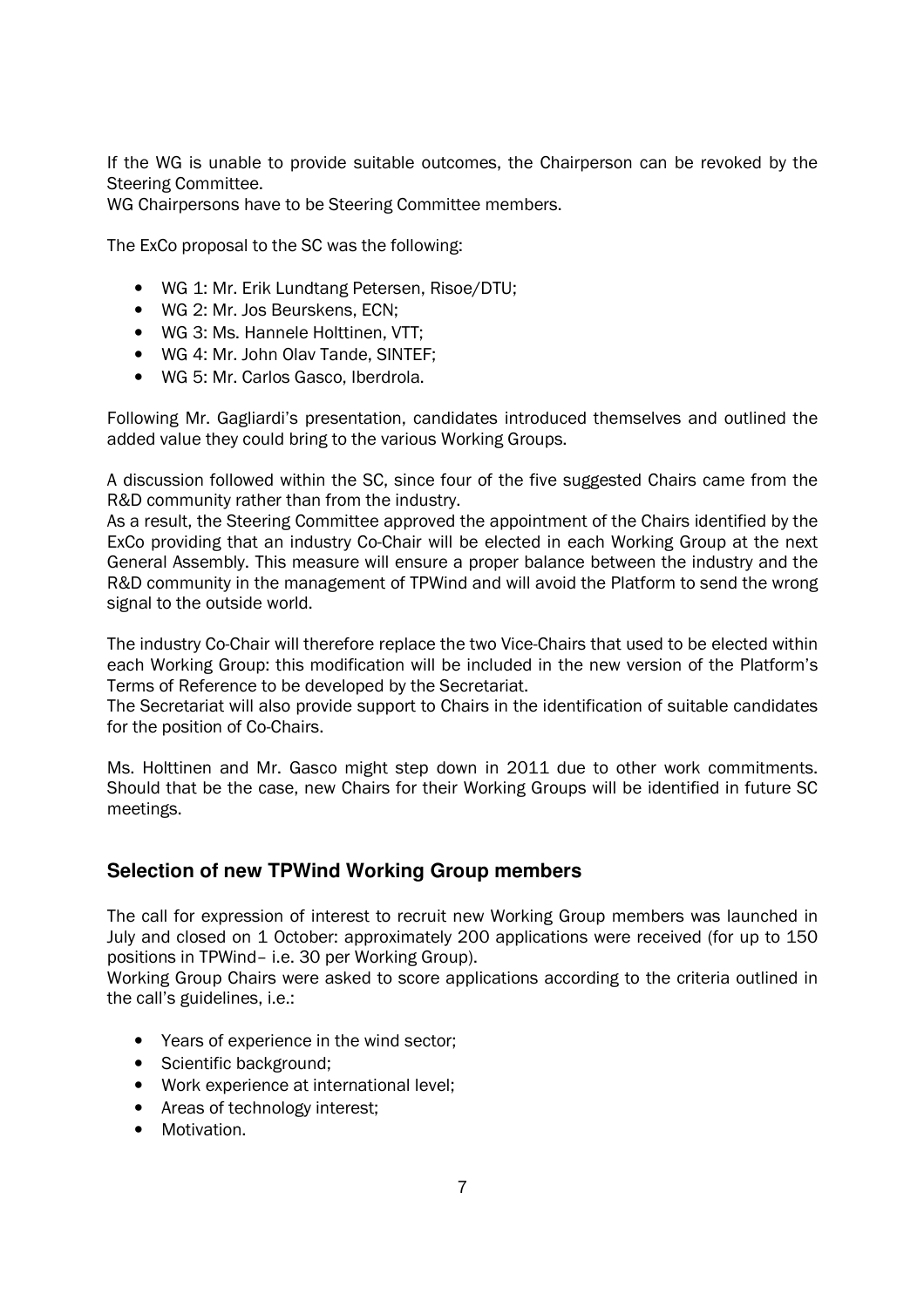As a result, Chairs developed a first proposal for the composition of new Working Groups, which was presented by Filippo Gagliardi to the Steering Committee.

Following the presentation, a discussion followed in order to ensure the right level of expertise in the various Working Groups as well as their right composition in terms of type of organizations involved, geographical distribution and gender balance.

The Steering Committee approved the Chairs' proposal with the following modifications:

- Working Group 1: only two CENER representatives should be involved (not three) and ENEL should be included too;
- Working Group 2: only one representative per organization should be involved. The Secretariat will therefore get in touch with relevant companies and R&D Institutes to identify their representative in WG 2;
- Working Group 3: Mr. Tande will leave the WG to chair WG 4: SINTEF will therefore identify a replacement. Further to that, only one Siemens representative should be involved (not two). Finally, additional applications should be selected in order to reach the quota of 30 members (instead of limiting the WG to 25 members as originally suggested);
- Working Group 4: 31 members should be included in this WG instead of 30, in view of the high quality of applications received.

The Secretariat will be in charge of implementing these modifications to the preliminary list of new Working Group members and of announcing them officially before the end of 2010 in order to establish the new Platform.

## **Approval of the new TPWind structure**

Following the development of the TOP Wind project, which will provide EU funding to TPWind for the 2010 – 2013 period, the following modifications were introduced in the structure of the Platform:

- Former policy Working Groups ("Wind Market & Economics" and "Policy & Environment") were merged into a new WG, called "Environment & Deployment". This strategy aims at refocusing the Platform on R&D and technology issues, which are the most relevant ones for TPWind;
- The "Finance Working Group" (FWoG) was phased out. The changes in the external policy environment, such as the launch of the EEPR and the EWI, made its primary goals (i.e. identifying potential sources of funding for wind energy operators and analyzing the possibility of launching a Wind Energy JTI) not relevant anymore. If needed, TPWind/EWEA will get in touch with financial experts through their networks. Besides, WG 5 will also focus on financial issues and the economic impact of R&D and innovation, so as to provide TPWind with all the instruments required to handle financial tasks and analyses;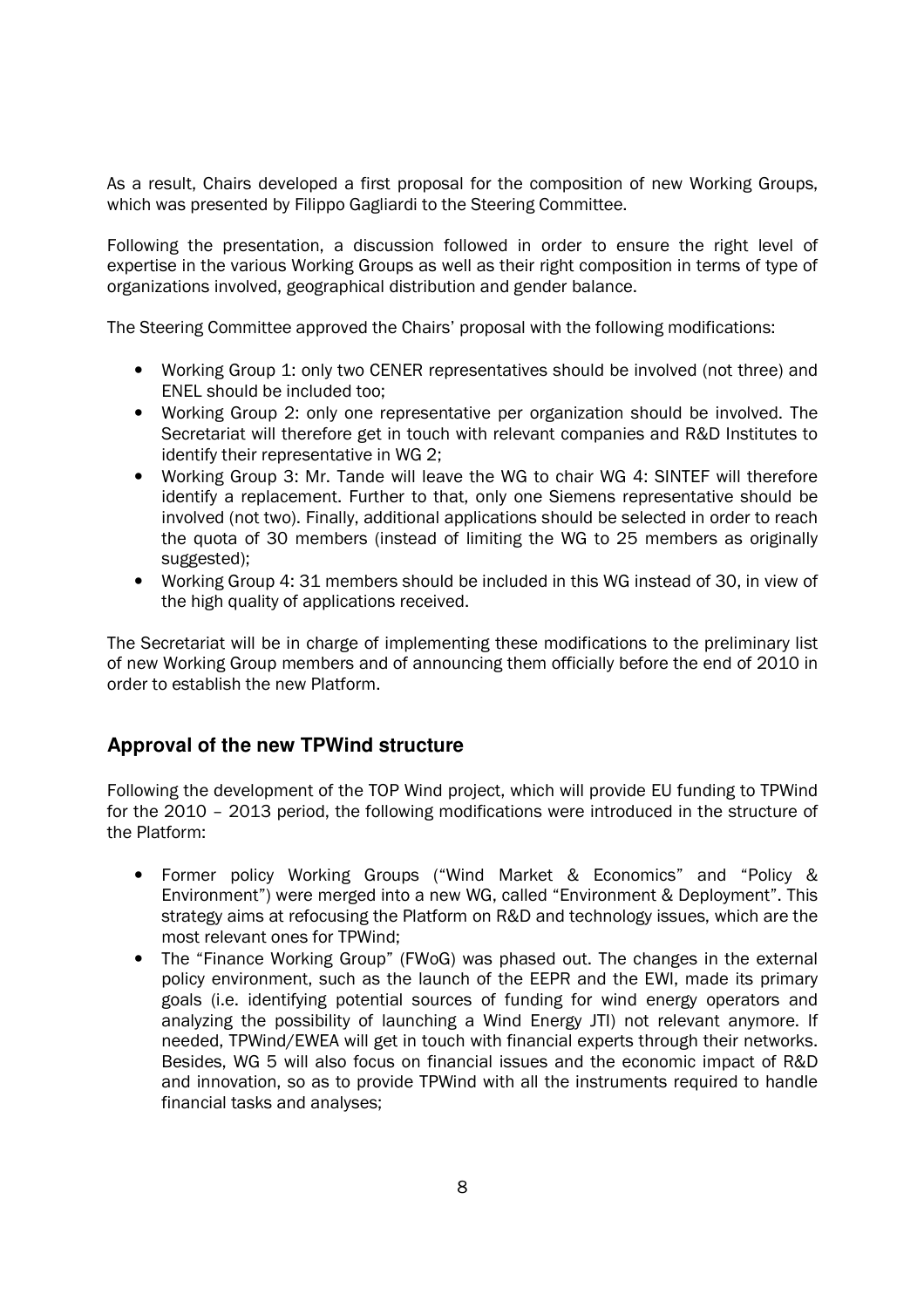- The total number of Platform members was increased to approximately 175 (not including MSMG and AB members), i.e. 30 members per Working Group plus 25 Steering Committee members (up from roughly 150 over the 2007 – 2010 period). New Working Group members were selected through a call for expression of interest launched in July 2010;
- The establishment of an Advisory Board (AB) was decided. This new body will be composed of external stakeholders (i.e. non-Platform members) who will help TPWind to increase its network and effectiveness by providing inputs and contacts. They will represent an essential and easily accessible link between the Platform and other relevant sectors and stakeholders. Invitations to the AB will be sent before the end of 2010;
- Filippo Gagliardi will replace Nicolas Fichaux (who left EWEA at the end of July) as TPWind Secretary General.

This item of the agenda was not discussed due to lack of time.

However, Steering Committee members received all relevant information concerning the changes to the TPWind structure.

In absence of formal remarks, the new structure of the Platform is therefore considered as approved.

#### **The implementation of the EWI**

Ms. Constantinescu (European Commission – DG ENER) joined the meeting to present the European Wind Initiative and progresses made in its implementation.

The contents of the 2011 EWI Work Programme, developed by TPWind and submitted to EU Institutions and Member States through the Wind European Industrial Initiative Team and the SET-Plan Steering Group, were approved by the European Commission.

This represents a major achievement, since the Work Programme lists EU and national calls for proposals and budget allocations that should be put into action in 2011 in order to implement the EWI.

The 2011 EWI Work Programme, which aims at focusing EU and national funds on the R&D priorities of the wind energy sector, was approved by the SC too, prior to its final submission to EU Institutions and Member States. Its final version was circulated again before the meeting, so as to ensure that all SC members are aware of its contents.

Two major issues will have to be addressed in order to ensure the implementation of the EWI:

- The proper coordination of EU and national funds the budget of the EWI is considerable and available resources need to be allocated effectively, especially in current times of budget constraints;
- The identification of relevant project ideas knowing what the industry intends to do in terms of specific projects would facilitate the allocations of national funds, which could be directed to support national projects and players.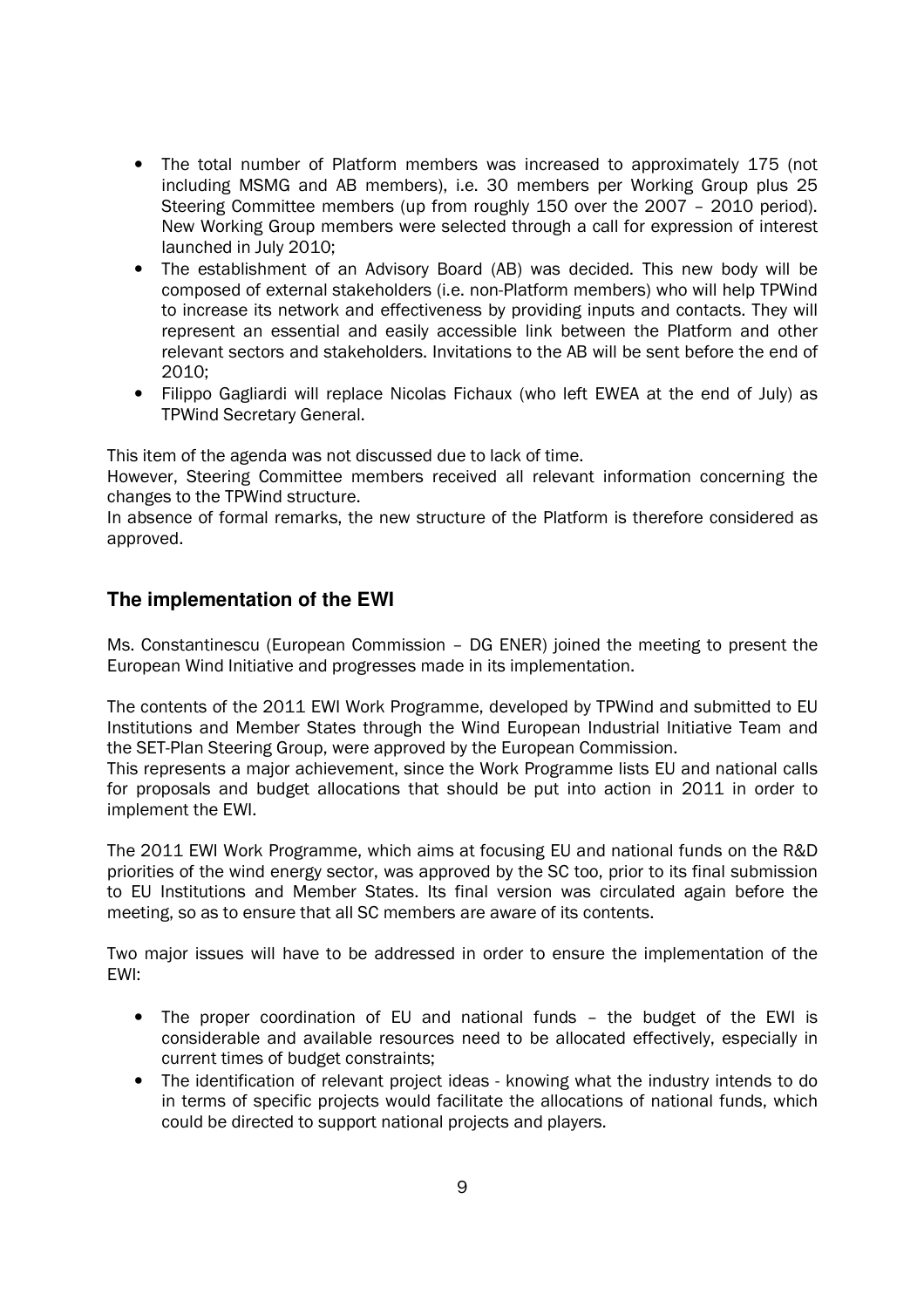TPWind is already supporting the EC in coordinating EU and national funds, by indicating which R&D priorities could be better funded at local level (depending on the interests of Member States) and how. This exercise will continue in order to ensure the implementation of the 2011 EWI Work Programme and of those that will follow.

To this purpose, ad-hoc meetings and workshops might be organized.

As for the identification of project ideas, TPWind does not have the mandate to investigate the plans of its members: the Platform needs to respect the principle of neutrality and can not support specific project ideas representing only some of its members.

Further to that, Member States should already be aware of the interests and areas of action of their players.

TPWind will therefore engage in further internal discussions to verify to which extent it could disclose areas of interest and/or project ideas of its members.

At the same time, the Secretariat will monitor the implementation of the 2011 EWI Work Programme, provide relevant support to the EC and keep TPWind members updated on the developments.

## **4. Meeting documents**

The main documents of this SC meeting are available online at the following address: http://www.windplatform.eu/9.0.html.

On demand, the Secretariat can provide PowerPoint presentations.

## **5. Next meetings**

The next Steering Committee meeting will be organized in March 2011.

The first General Assembly of the new Technology Platform (i.e. in the framework of the TOP Wind project) will also take place in March 2011 in order not to overlap with the EERA first General Assembly (scheduled on 11 and 12 April, 2011).

The exact dates of meetings will be identified by the Executive Committee and notified to all TPWind members.